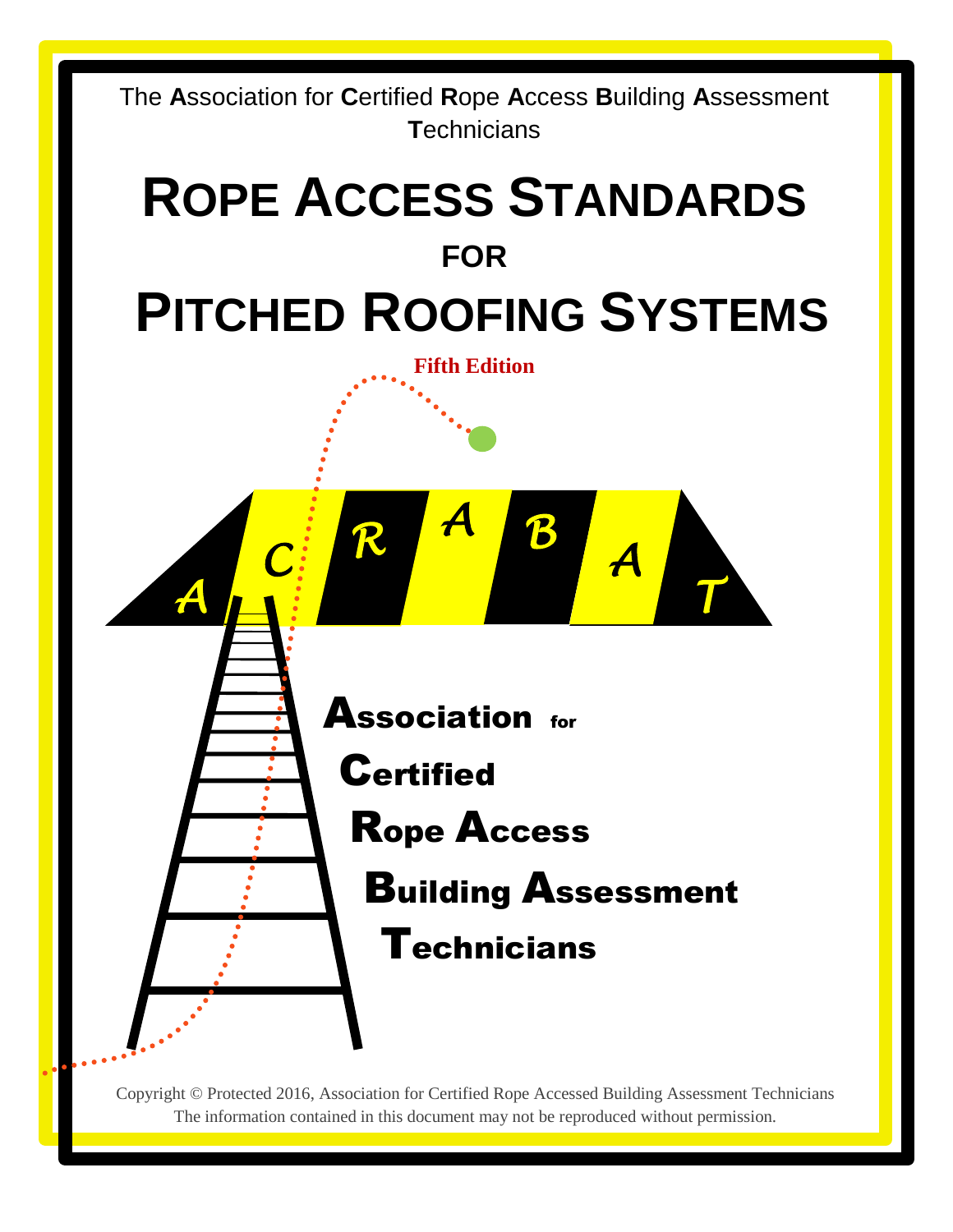### *Who We Are*

The Association for Certified Ropes Accessed Building Assessment Technicians (ACRABAT) was initiated in 2008 out of the deliberate actions of a handful of Property Claims Adjusters with growing concerns about the aggressive trends for pitched roofing systems within the modern housing industry.

### *What We Do*

ACRABAT is a professional organization dedicated to reducing the threat of personal injury for pitched roof system rope access workers by promoting uniformity standards for practitioner skills and knowledge.

### *ACRABAT Mission Statement*

ACRABAT seeks to solidify professional consensus on pitched roof inspection specific rope access guidelines for front line workers, the instructors that train them and the operations administrators that create and maintain such programs.

### *ACRABAT Vision Statement*

Worldwide recognition as the most accurate and complete informational resource for the implementation of safe pitched roof system rope access programs.

# *Warning*

**The information contained within this document represents guidelines that are the result of a great deal of time, research and practice. These guidelines are intended for use by professionals within the Pitched Roof Rope Access Trades Industries who have specific experience and training in the process of Rope Access. Improper interpretation and/or misuse of these guidelines may result in incident, injury or fatality. No liability for loss or damage, direct or consequential, to readers or others from the use of standards contained herein will be assumed by ACRABAT, its administration, members, partners, or contributors.**

Copyright © Protected 2016, Association for Certified Rope Accessed Building Assessment Technicians The information contained in this document may not be reproduced without permission.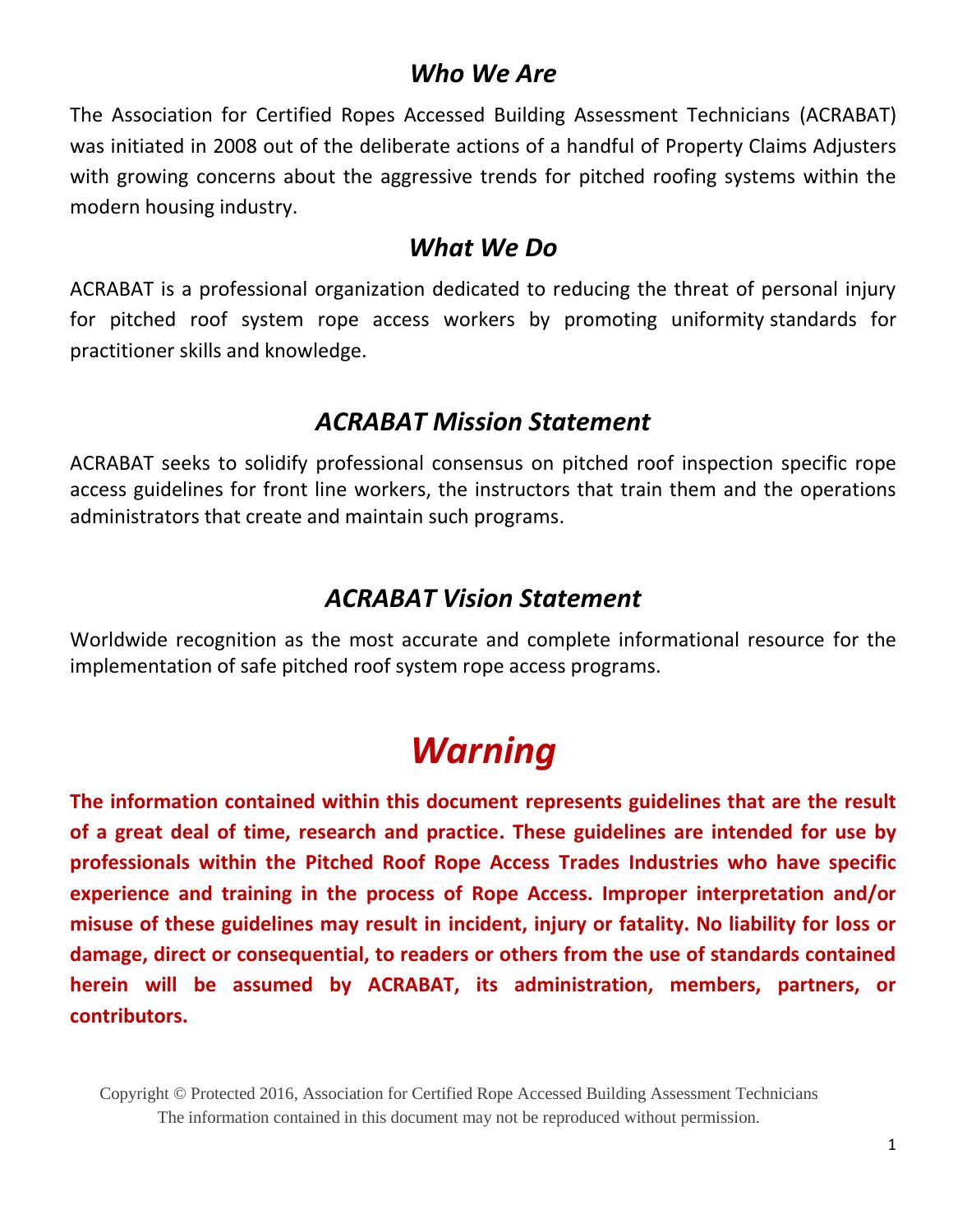# **Contents**

### **Pitched Roof System Rope Access Training Operations Standards**

### **Pitched Roof System Rope Access Practitioner Certification Standards**

| Section D: Certification Procedures for Pitched Roof Specific Rope Access Worker 12 - 13             |    |
|------------------------------------------------------------------------------------------------------|----|
| Section E: Level I Practitioner / "Authorized Person" / Rope Access Technician Certification 14 - 15 |    |
| Section F: Level II Practitioner / "Competent Person" / Site Supervisor Certification  16 - 17       |    |
|                                                                                                      | 18 |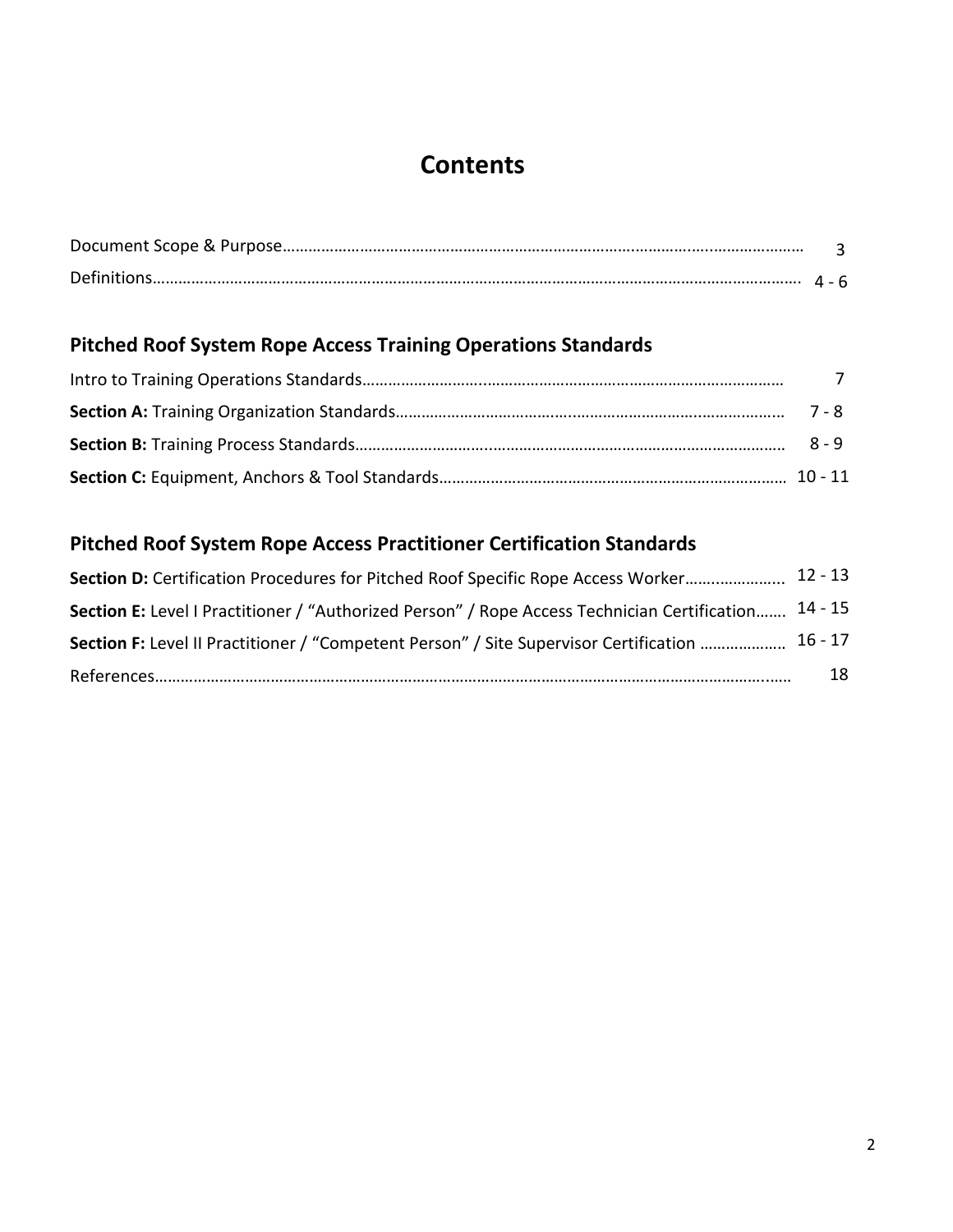# **SCOPE, PURPOSE, EXCEPTIONS, AND INTERPRETATIONS**

### **Scope:**

This document initiates and sets forth acceptable practice for pitched roofing specific rope access, acceptable practice for the companies that employ those who are required to access pitched roofing systems and acceptable practice for those who provide pitched roofing rope access training.

### **PURPOSE:**

This document is intended to serve as:

- an informational guide on critical knowledge, skills and components necessary for pitched roof rope access workers to recognize and effectively mitigate personal risk that operates within the frameworks of SPRAT's "Safe Practices for Rope Access Work".
- an educational platform for program administrators to capitalize on successful risk management training processes and avoid the hazards of building their own program through the process of trial and error.
- a measurable record of technical structure and competencies required to improve and refine the practice or pitched roof rope access training.
- a promotion for effective fall protection program design and the delivery of information within the outline of consistently sound technical practice.
- a living document that will receive continuous review and annual revisions to incorporate information on emerging products and process in order to maintain the highest level of effectiveness and integrity for those it serves.

### **EXCEPTIONS:**

This document may contain information that differs from various regulatory agencies.

### **INTERPRETATIONS:**

Interpretations of these standards are available on request**.**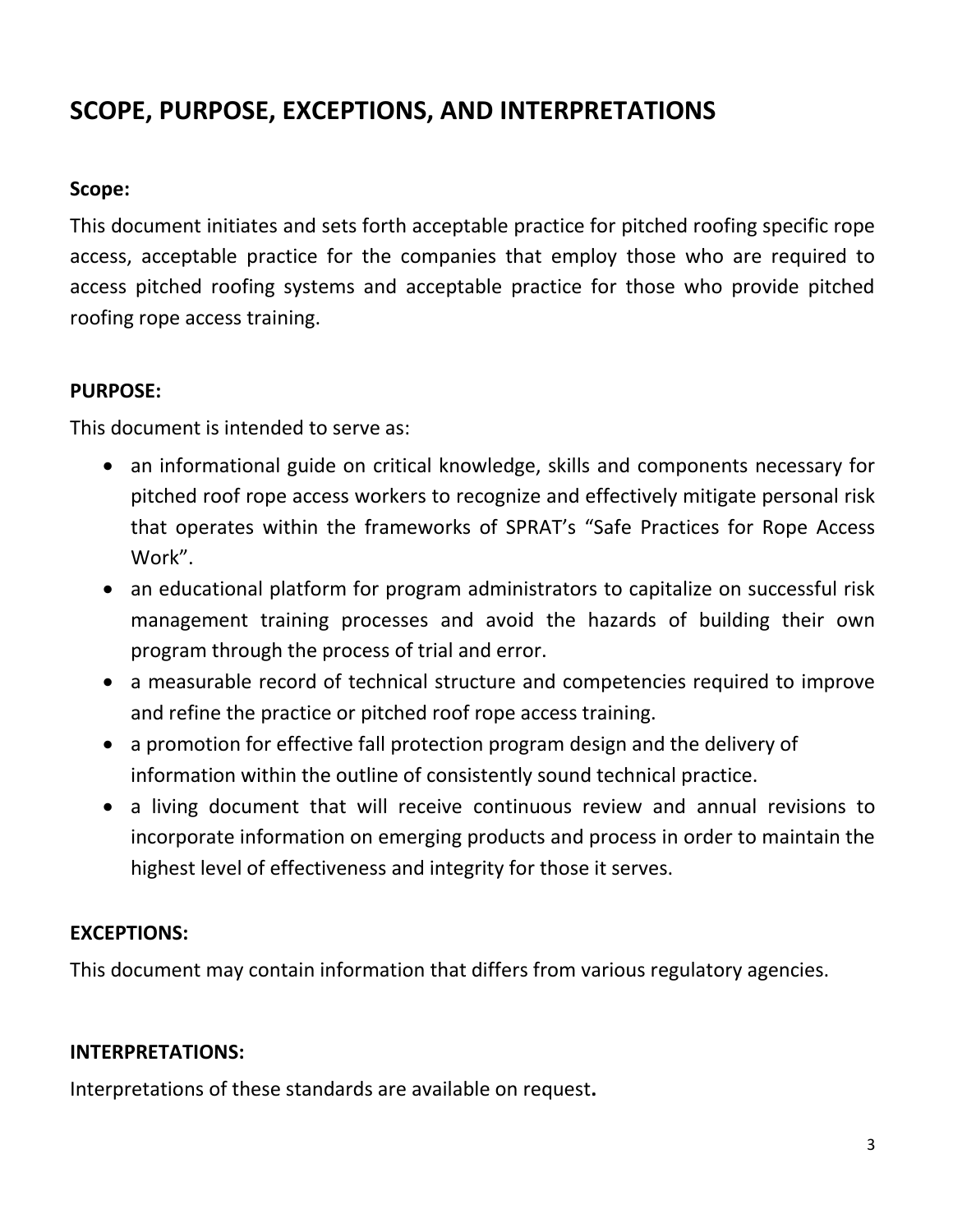### **ACRABAT DEFINITIONS**

**Anchor –** a critical component of support within a rope access system utilized as a secure point to attach a lifeline.

**Anchor, fixed –** a secure point or combination of load sharing points fixed to the earth or structures that meets the strength required for rope access work.

**Anchor, load sharing –** several anchors connected together to make a single anchor that meets the strength required for rope access work. *(SPRAT "Safe Practices for Rope Access Work" 2.4.4)*

**Anchor, primary –**the anchor that is currently providing resistance and potential fall arrest safety to the rope access worker.

**Anchor, weight based -** a secure point of attachment consisting of weight encapsulated / contained / securely attached to by a load rated system of connectors and/or nylon cordage that meets the strength required for rope access work on a pitched roofing surface.

**Active Anchor –** the anchor(s) that the rope access worker is currently using to secure their position along a lifeline.

**Ascender –** a belay device best suited for climbing upward by gripping a rope when loaded in one direction and sliding freely in the opposite direction when pushed forward.

**Authorized Person** – an individual who has the approval of their employer to perform duties at a location where they will be exposed to high angle fall hazards. *(ANSI Fall Protection Code Definition 2.11)*

**Belay** – the act of securing a worker to a lifeline for the purpose of fall protection.

**Attended Belay** – a belay system consisting of a moving lifeline that passes through a belay device operated by a second person.

**Self-Belay** – a belay system operated by the climber that allows for mobility along a fixed lifeline.

**Belay Device –** a critical component (equipment or hardware) of a rope access system. A piece of equipment designed to secure a climber to a lifeline.

**Belay Transfer –** the act of transitioning from one rope access anchor system to another. Most commonly known in pitched roof rope access as the action performed by an ascending climber to re-orient their belay system to a new anchor while transitioning over a ridge cap in order to descend down a separate slope.

**Body Harness –** a nylon based system of buckles, straps and attachment points that encapsulate both the upper and lower torso. Body harness's should be designed for both the comfort of a suspended worker in mind and for the even distribution of arresting forces across the worker's chest, shoulders, waist and thighs.

**Carabiner –** a form of connector consisting of a complete loop with a spring-loaded entry gate. *(SPRAT "Safe Practices for Rope Access Work" 2.8)*

**Carabiner, locking –** a carabiner with a mechanism that reduces the possibility of a gate being opened inadvertently. *(SPRAT "Safe Practices for Rope Access Work" 2.9)*

**Competent Person –** an individual designated by the employer to be responsible for the immediate supervision, implementation and monitoring of the employer's managed fall protection program who, through training and knowledge, is capable of identifying, evaluating, and addressing existing and potential fall hazards, and who has the employer's authority to take prompt corrective action with regards to such hazards. *(ANSI Fall Protection Code Definition 2.30)*

**Competent Trainer** – a person with the appropriate training, education, knowledge and experience, capable of delivering a quantifiable educational program in a safe and effective manner to a Participant(s).

**Connector –** a device (ex. carabiners, snap hooks, rapid links) used to combine components of a rope access system.

**Climber** – a term used to describe a rope access worker who may be ascending or descending a rope or structure.

**Descender -** a manually operated belay device best suited for controlled downward movement along a lifeline.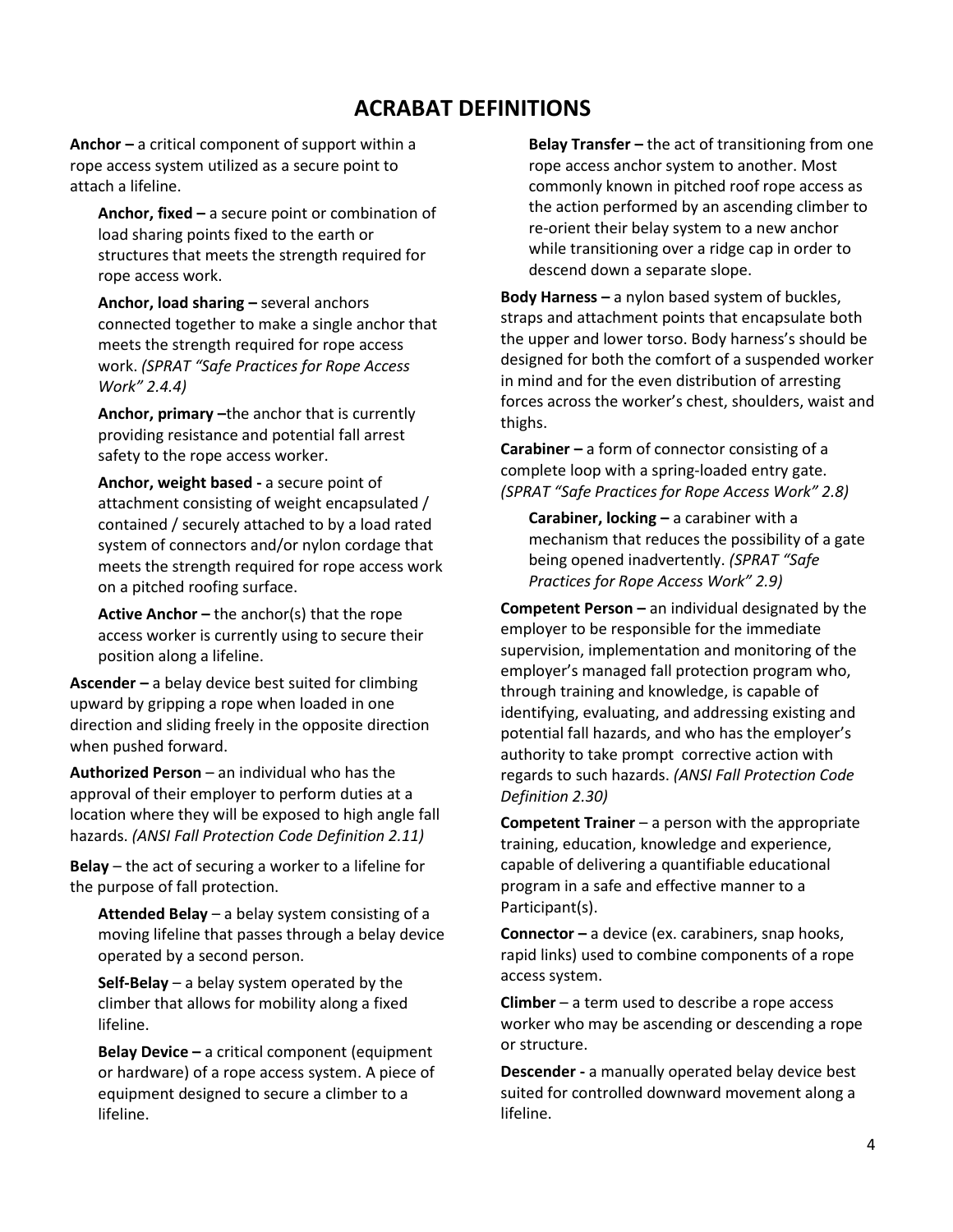**Energy Absorber / Shock Absorber –** a component of a personal fall arrest system designed to dissipate / limit shock related energy to the human body imposed during the fall arrest process.

**Fall Factor –** the maximum distance a person could fall, divided by the length of the rope attaching to the anchorage point. *(SPRAT "Safe Practices for Rope Access Work" 2.14)*

**Fall Protection System –** any equipment, device or system that prevents an accidental fall from elevation or that mitigates the effect of such a fall. *(ANSI Fall Protection Code Definition 2.67)*

**Fall Arrest System –** a fall protection system that is designed to arrest the fall of a worker in a manner that mitigates and/or prevents injuries produced by forces of shock and structural impact.

**Fall Restraint System –** a fall protection system that is designed to prevent the possibility for a fall by keeping workers from entering an area where the risk of a fall exists.

**Rope Access System –** a fall protection system that is used as a means of accessing structures or areas that would otherwise be either impossible or impractical to reach with scaffolding or the use of other forms of fall protection.

**Work Positioning System –** a fall protection system that is designed to secure and stabilize a worker, standing, balancing on or leaning against a slope or structure, in a manner that allows them to complete hands-free work.

**First Man Up Fall Protection System** – A system of fall protection that can be set-up / put in place by a worker, without any exposure to the risk of a fall.

**Incident –** an unplanned or unintentional occurrence that produces significant threat to personal injury or property damage. Sometimes referred to as a close call or near miss.

**Job Hazard Analysis / JHA** – A written statement prepared by the rope access worker and/or employer that outlines job specific health and safety issues required to minimize the threat for injury to self and others.

**Kernmantle Rope** – Synthetic rope with a load bearing core (kern) and a woven protective cover (mantle).

**Dynamic Kernmantle Rope** - a rope with greater than 10% elongation potential at 10% of its minimum breaking strength.

**Low Stretch Kernmantle Rope –** a rope with greater than 6% and less than 10% elongation potential at 10% of its minimum breaking strength.

**Static Kernmantle Rope – a rope with less than** 6% elongation at 10% of its minimum breaking strength.

**Ladder Stabilizer (Roof Access Specific)–** any device designed specifically by manufacturer to enhance a ladder's resistance to the forces of kick-out and/or lateral motion during roof access use.

**Lanyard** – a component of a rope access system consisting of a flexible rope, flat cordage strap or webbing typically utilized to attach a lifeline or harness to a connector, arrestor, energy absorber or anchor.

**Lifeline -** a component of a rope access system consisting of rope cordage secured on or over or to a structure by at least one anchor point.

**Line Placement –** the act of pulling a Main Line or Safety Line rope in place over the ridge cap of a pitched roof structure through the use of a tag-line system.

**Line Placement Device –** a tool or collection of tools / tag line system, employed from ground level to position a lifeline in place across an object or structure.

**Low-Slope Roof** – a roof having less than or equal to 4 in 12 (vertical to horizontal). (OSHA 1926.500 (b))

**Main Line –** the primary rope used for ascending, descending or positioning. *(SPRAT "Safe Practices for Rope Access Work" 2.20)*

**Minimum Tensile / Minimum Breaking Strength –** An expression of foot pounds that represents the point where individualized equipment components begin to fail based on testing results listed by the manufacturer.

**Newton / Kilonewton–** a unit of force listed in the SI system (The International System of Units), which is comparable to pounds of force (lbf) in the US System. 1 kilonewton (kN) = 1000 newtons = 224.8 lbf.

**Participant –** an individual student or trainee taking part in an instructor facilitated pitched roofing rope access training.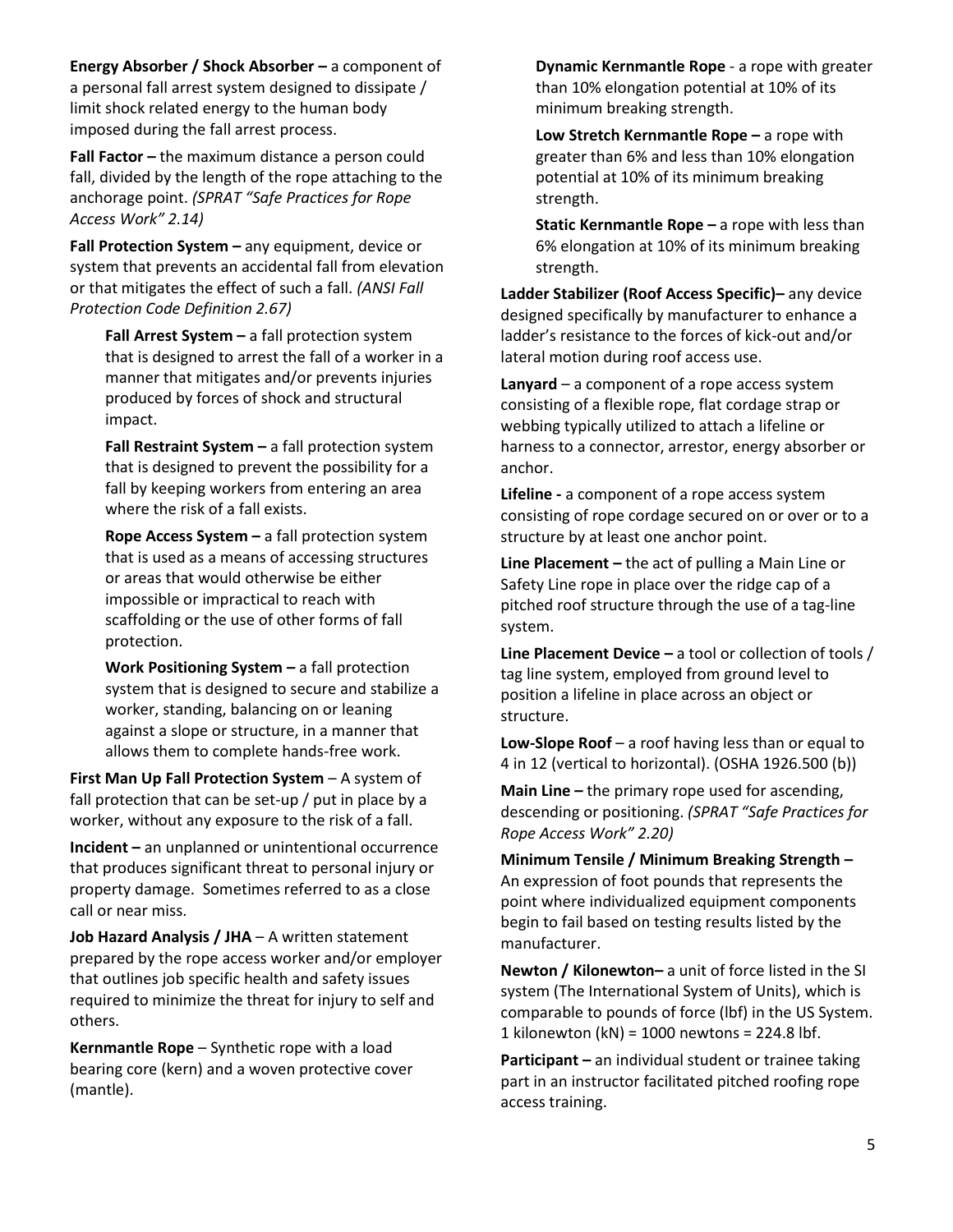**Pivot Line -** a component of a rope access system consisting of rope cordage attached to a main line or main line and safety line that is secured by two anchor points for the purpose of allowing for rope access secured work to take place away from the primary lifeline.

**Primary Belay Device –** a belay device that serves as the primary means by which a climber is secured to a lifeline.

**Qualified Person –** an individual who, by possession of approved professional standing, recognized degree, extent of knowledge, training and experience in the field of fall protection and rescue is capable of designing, analyzing, evaluating and specifying fall protection and rescue systems to the extent required by these standards. (ANSI Fall Protection Code Definition 2.129)

**Rappel –** the controlled descent down a roofing slope or building structure.

**Redundancy –** a procedure and/or device designed to serve as a fail-safe back up process to all primary components (as determined by a qualified person) of a rope access system that present the possibility of failure primarily associated with user error.

**Rescue** – the act of safely moving a stuck, incapacitated and/or incapacitated and injured worker back to the position of autonomous mobility or to a position where definitive medical care can be administered.

**Rescuer –** a person performing a rescue other than the rescue subject of a rescue. *(SPRAT "Safe Practices for Rope Access Work" 2.24)*

**Pick-Off Rescue –** the act of worker retrieval via rope access by a rescuer who will approach, attach to and descend with an incapacitated casualty.

**Rescue Service –** organization determined by the employer to be capable of safe and effective rescue of rope access workers. *(SPRAT "Safe Practices for Rope Access Work" 2.25)*

**Retrieval Rescue –** procedure for rescuing rope access workers without placing a rescuer onrope. *(SPRAT 2.26)*

**Retrieval System –** the equipment used for rescue of rope access workers without placing a rescuer on-rope. *(SPRAT "Safe Practices for Rope Access Work" 2.27)*

**Self-Rescue –** the incorporation of equipment and techniques necessary for a rope access worker to regain mobility along a lifeline following an incident.

**Risk Management –** is the identification, assessment and prioritization of risks followed by coordinated and economical application of resources to minimize, monitor and control the probability and/or impact of unfortunate events. *(Wikipedia)*

**Safety, or Backup Line –** rope used as a secondary line of defense against falls should the main line, anchor or belay device fail.

**Safe Working Load (SWL)** – manufacturer's designated maximum working load given a certain / particular set of environmental or situational conditions.

**Shall –** the word "shall" is to be understood as denoting a mandatory requirement.

**Shear Reduction -** the act of selecting, combining or employing components or naturally occurring elements to reduce the cutting force of cordage by increasing the bend radius over which the cordage is subject to.

**Should –** The word "should" is to be understood as advisory, or a recommendation.

**Tag-Line System** – tightly braided light polypropylene line attached to a soft projectile and a friction reducing cone that enables a worker to set a lifeline (s) over a structure from the safety of ground level.

**Working Load Limit (WLL) –** represents the maximum allowable load (as determined by the manufacturer) that a piece of equipment is designed to suspend, hold, raise, lower etc. Working load limits define the boundaries of force that all load rated rope access equipment should operate within in order to avoid damage or compromise.

**Work Zones** – physical work site areas that correlate to the proximity of the rope access work that is taking place.

**Access Zone** – Represents the area where rope access techniques are required.

**Hazard Zone** – Represent area where general public is at risk for injury from the work being performed (i.e. dropped tools).

**Safe Zone** – Represent area where the general public is clear of the risk for injury from the work being performed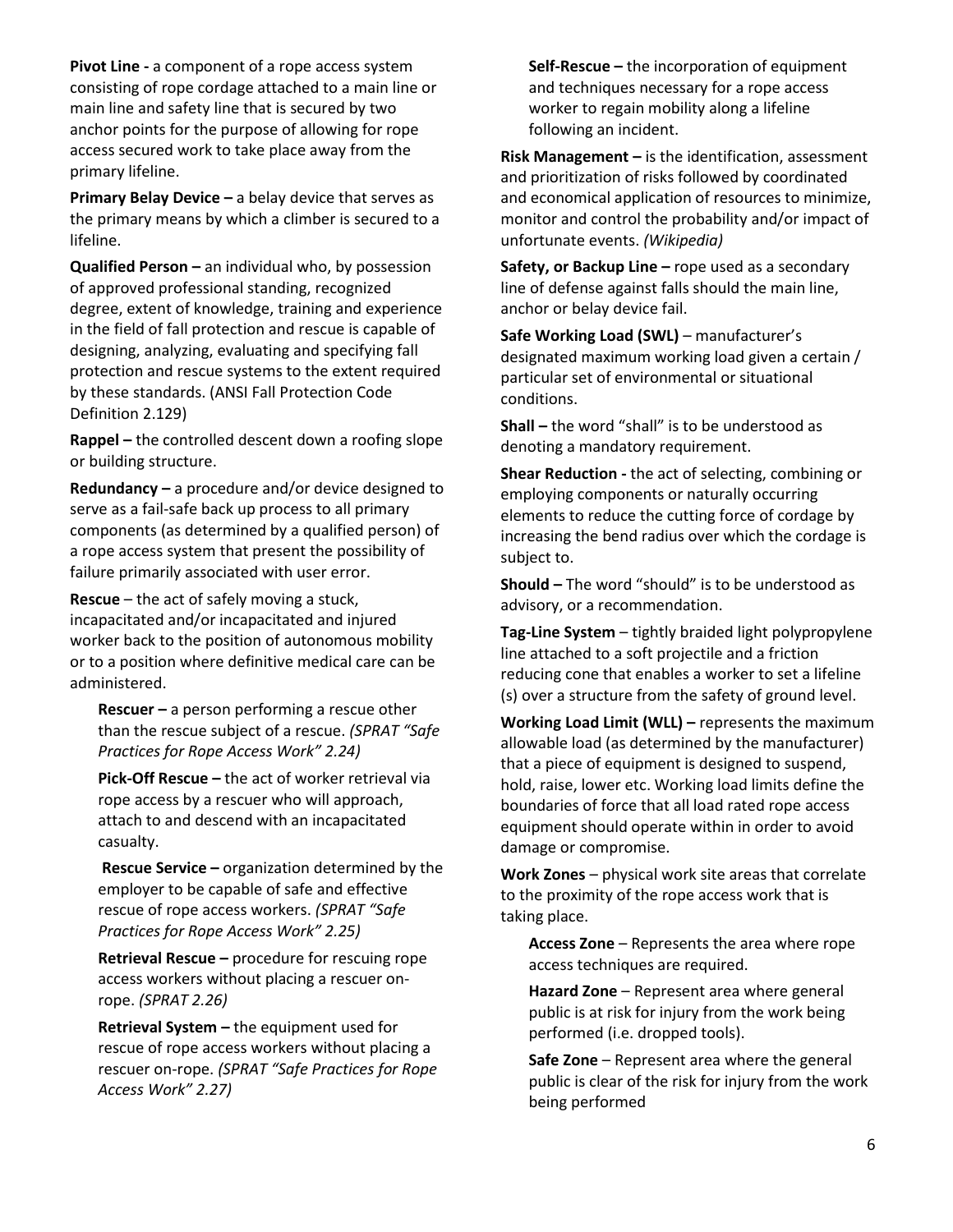# **PITCHED ROOF ROPE ACCESS TRAINING OPERATIONS**

### **INTRODUCTION TO TRAINING OPERATIONS**

ACRABAT recognizes that the demands and risk assumed by workers who must access pitched roofing systems are distinctive enough to require an independently organized set of standards to effectively curtail the threat of personal injury. Training Operations Standards cited within this document are based on relevant industry practices and standards established by: Society for Professional Rope Access Technicians (SPRAT), Industrial Rope Access Trade Association (IRATA International), Occupational Safety & Health Act (OSHA), American National Standards Institute (ANSI), National Fire Protection Association (NFPA), Cordage Institute (CI) as well as other professional organizations. This information intended for use by a training organization that utilizes "Competent Trainers" with knowledge and skills based proficiencies in pitched roof specific rope access.

### **SECTION A:**

# **TRAINING ORGANIZATION STANDARDS**

#### **A1 Program Responsibilities**

- **A1.1** The training organization shall provide services consistent with its mission, goals and objectives.
- **A1.2** The training organization shall accurately represent its products and services to the general public.
- **A1.3** The training organization shall respect the health and safety of its clients
	- **A1.3a** The training organization shall not operate outside the limits of their competencies or control.
	- **A1.3b** The training organization shall establish site and program specific risk management procedures that includes reasonable protocol for emergency response and rescue.
	- **A1.3c** The training organization shall maintain a 1 to 6 instructor to participant ratio for all training activities that take place above ground level.
	- **A1.3d** The training organization shall complete a thorough inspection of all climbing / training platforms and equipment prior to the start of each new class.
	- **A1.3e** The training organization shall employ an appropriate screening process for all program participants prior to actual training to determine participant's risks for personal injury during training process.
	- **A1.3f** The training organization shall keep and maintain accurate records of equipment usage and retire equipment according to manufacturer's recommendations.
- **A1.4** The training organization shall appropriately establish and implement written policy, procedure and practice that meets the minimum criteria for all pitched roof specific rope access guidelines within the framework of this document.
- **A1.5** The training organization shall designate a competent trainer to complete all rope access trainings and a qualified person to manage all training personnel and program operations.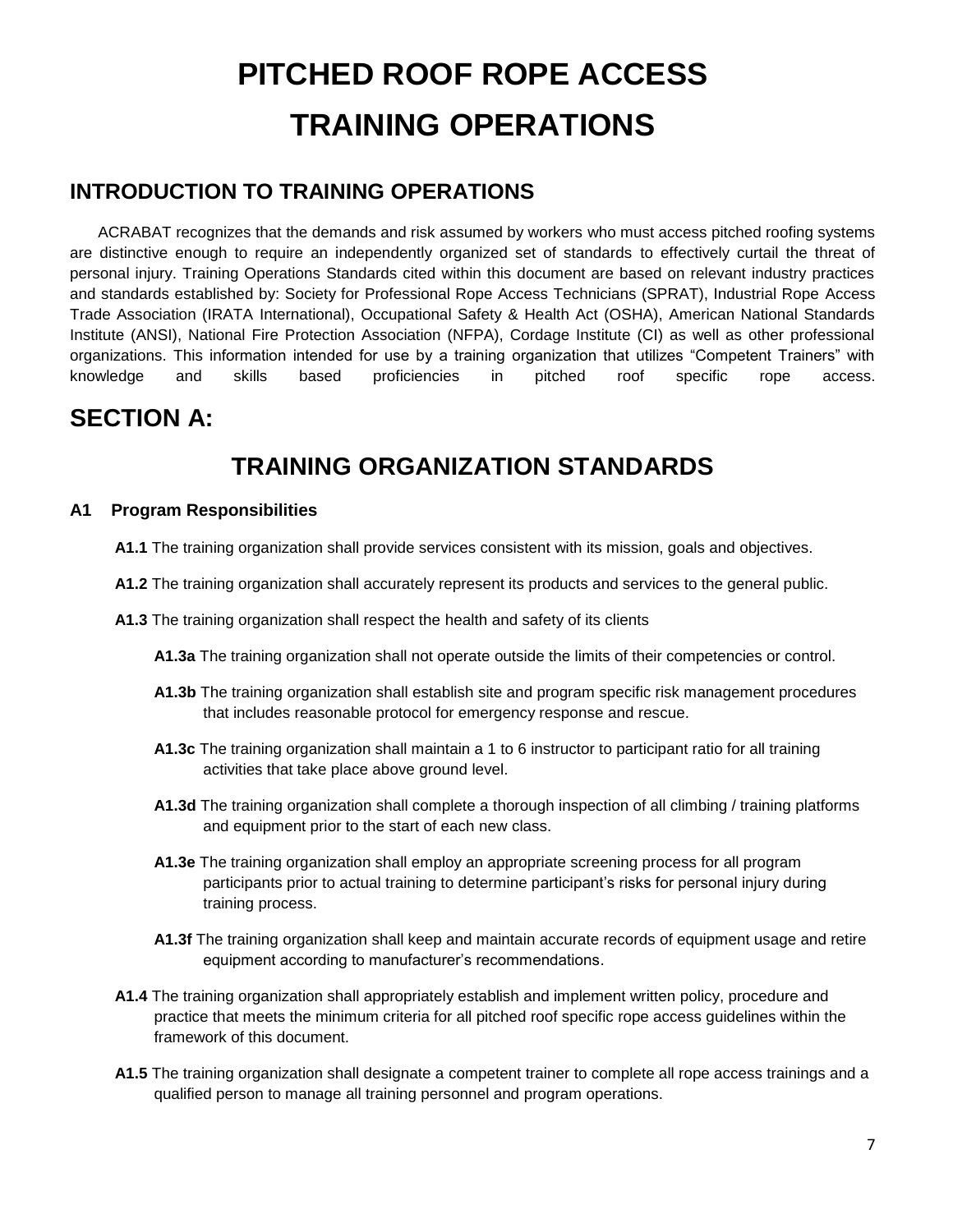- **A1.6** The training organization shall disclose all training incidents in the form of a written detailed narrative that includes all pertinent events leading up to and resulting from the incident.
- **A1.7** The training organization shall maintain appropriate amounts of general liability and workers compensation insurance.
- **A1.8** The training organization shall complete regular and periodic internal program reviews.
- **A1.9** The training organization shall submit to regular and periodic external program review.
	- **A1.9a** The training organization shall take appropriate actions based on recommendations of external reviews.

# **SECTION B:**

### **TRAINING PROCESS STANDARDS**

- **B1 The training process** shall incorporate both classroom and experiential instruction on all critical components of the pitched roofing specific rope access process:
	- **B1.1** The training process shall include instruction on appropriate selection, use, maintenance and retirement of all rope access equipment based on the manufacturer's recommendations.
		- **B1.1a** The training process shall not include instruction on the use of any lifeline related equipment components in any manner other than which is specifically recommended by the equipment manufacturer.
		- **B1.1b** The training process shall include instruction on minimum tensile strengths and working load limits.
	- **B1.2** The training process shall include instruction on line placement equipment and techniques that do not require any activity above that of ground level to employ.
		- **B1.2a** Line placement devices shall be selected and used in a manner that minimizes the threat for injury to participants.
		- **B1.2b** Line placement devices shall be selected and used in a manner that represents a respect for minimizing the threat for property damage.
		- **B1.2c** Line placement devices shall be selected and used in a manner so that the average adult can learn to effectively deploy them over the minimum height of a two-story structure.
	- **B1.3** The training process shall include information on the proper identification and appropriate use of fixed anchors, portable anchors, load sharing anchors and anchor deviation.
		- **B1.3a** All individual lifelines shall be secured by an anchor that is of sufficient strength to support that lifeline. All shared lifeline anchors shall be of sufficient strength to support the number of lifelines connected to them.
		- **B1.3b** All weight based / portable anchors and human anchors should be set up directly beneath eave line of roofing system. Loads to weight based anchors shall only be applied vertically. Weight based anchors shall not be used to secure a pivot line system.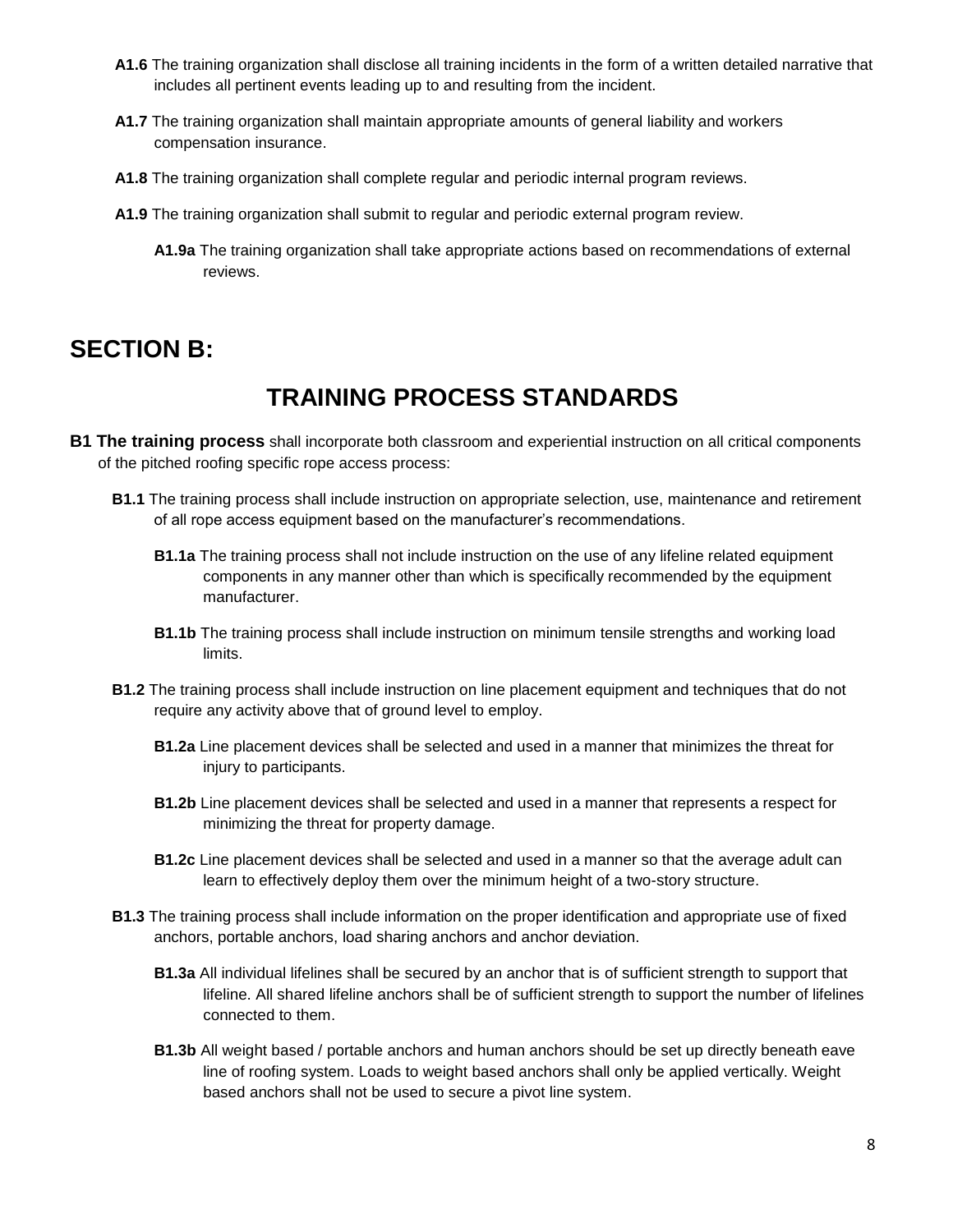- **B1.4** The training process shall include information on the appropriate set-up and use of self-belay and/or attended belay systems.
	- **B1.4a** Self-belay training shall incorporate the use of redundant belay devices.
	- **B1.4b** Self-belay training shall include curriculum on slope to slope belay transfers.
	- **B1.4c** Self-belay training shall incorporate the use of a multi-directional fall arrester to appropriately secure trainees during the process of slope to slope belay transfer.
	- **B1.4d** Self-belay training shall include curriculum on the appropriate set-up and use of pivot lines.
	- **B1.4e** Attended belay training shall incorporate the use of both a primary lifeline rope and a back-up / safety lifeline that can also be used as a hand line rope.
	- **B1.4f** Attended belay training shall incorporate the use of a personal anchor.
	- **B1.4g** Both self-belay and attended belay training shall incorporate instruction on and use of a ridge protection device to minimize the threat of damage to lifeline and / or property.
- **B1.5** The training process shall include information on knots and knot tying. Knots used should be selected based on application with consideration for strength, shear, wear, and loading.
- **B1.6** The training process shall involve the use of both single story and two story extension ladders.
	- **B1.6a** The training process shall include extension ladder training specific to the safety needs of the rope access worker accessing a pitched roofing system.
	- **B1.6b** The training process shall include the use of pitched roof access specific ladder stabilizers.
- **B1.7** The training process shall include instruction on how to minimize the threat for shock related trauma.
	- **B1.7a** The training process shall not allow for more than six (6) foot of lifeline slack line between front and rear dwelling structure anchors.
	- **B1.7b** The training process shall not allow for more than two (2) foot of lifeline slack line between participant and active anchor.
- **B1.8** The training process shall include instruction on how to minimize the threat for suspension trauma.
	- **B1.8a** The training process shall include the appropriate classroom instruction and experiential activities to provide trainees with the ability to self-rescue.
- **B1.9** The training process shall include information on the appropriate set-up and use of two line (primary lifeline & secondary / back-up lifeline) on pitched roofing surfaces that exceed participant's ability to maintain balance without the assistance of a lifeline.
- **B2** The training process shall incorporate additional safety measures to prevent the injury of their trainees.
	- **B2.1** The training process activities shall be appropriately sequenced in order to minimize the inherent risks associated with facilitating rope access trainees.
	- **B2.2** The training process participants shall be evaluated by their instructors for competencies prior to being allowed to progress to any above ground training activities.
- **B3** The training process shall insure trainee comprehension of program's critical components with both written and demonstrated skills testing.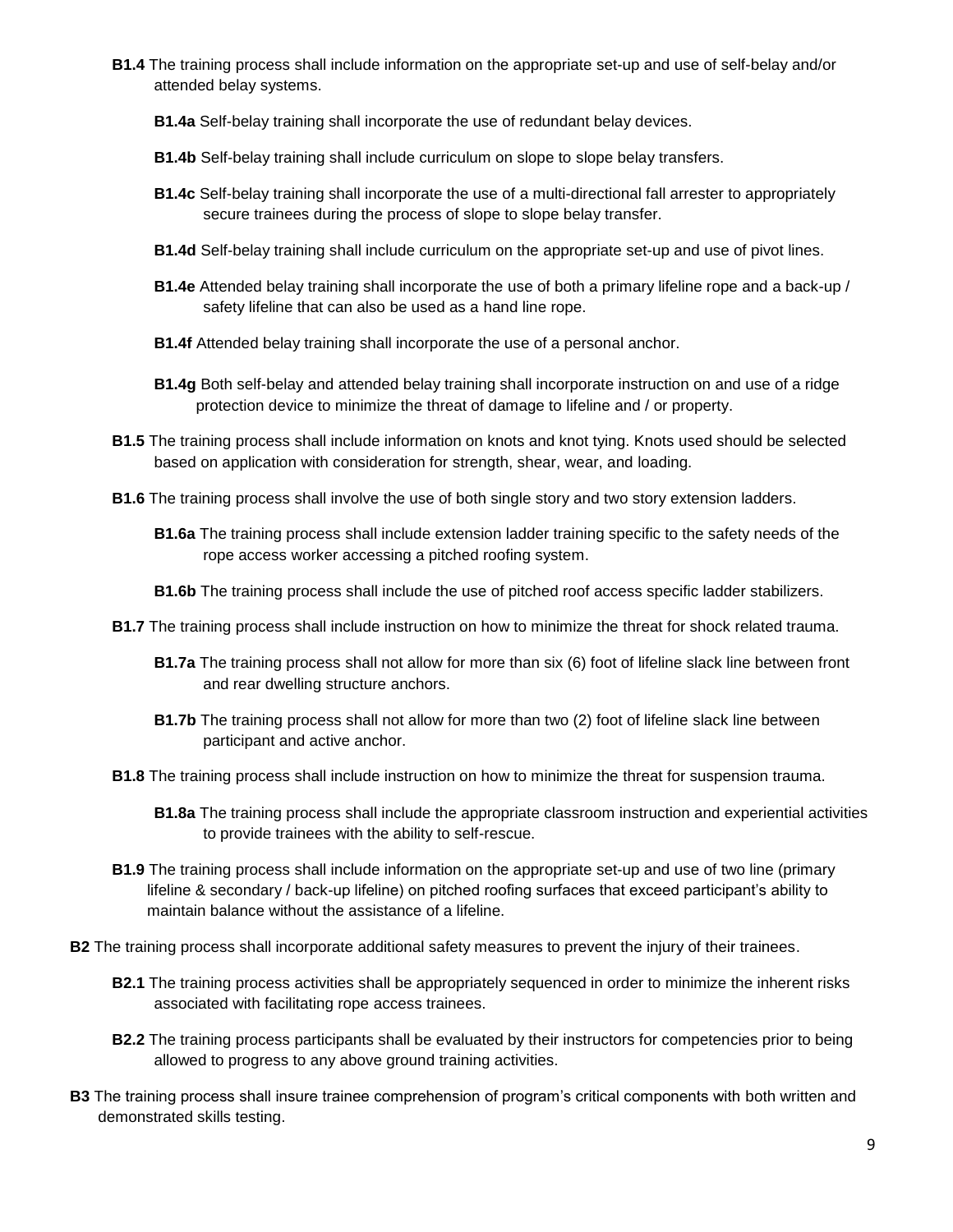### **SECTION C:**

### **EQUIPMENT, ANCHORS & TOOL STANDARDS**

#### **C1 Rope Access Equipment Standards**

- **C1.1** Equipment will not be specified however should be appropriate for the purpose, application and standards consistent with manufacturer's recommendations.
- **C1.2** All components assembled to create a roof specific rope access system shall be compatible with one another and used in a manner that is consistent with the manufacturer's recommendations.
- **C1.3** All components of a roof specific rope access system shall be inspected for function and wear prior to use.
- **C1.4** All components of a roof specific rope access system shall be selected, assembled and utilized in a manner which prevents a climber from a free fall of more than two (2) feet.
- **C1.5** All belay devices should be such that they cannot be accidentally removed or unfastened from a lifeline while a person is attached to it.
- **C1.6** Energy absorbers should be utilized on all belay devices that are compatible with such based on manufacturer's recommendations.
- **C1.7** All lifeline components subject to impact loading that produces forces in excess of the working load limit should be removed from service and not reused until inspected by a qualified person and determined to be suitable for re-employment within a rope access system.
- **C1.8** All manufactured components assembled to create a roof specific rope access system shall be tensile strength rated by the manufacturer to a minimum 5000 lbf (22.2kn) or determined sufficient for use by a qualified person.
- **C1.9** All harnesses shall consist of either a one piece (full body) or two piece (combination seat and upper torso) full body harness system that meets ANSI Z359.1 standards for use.
- **C1.10** Lifeline rope shall be consistent with that of low stretch or static Kernmantle cordage that has a minimum breaking strength of at least 5000 lbf / 22.2 kN and meets one or more of the following standards: UIAA 107, NFPA 1983, EN 1891 (Type A) or CI 1801-07.
	- **C1.10a** All lifeline rope and cordage shall be composed of synthetic fibers.
	- **C1.10b** Lifeline accessory cord utilized as a redundant belay component within a roof specific rope access system shall meet UIAA 102, EN 564, or CI 1803-03 standards or meet design factor requirements as determined by a qualified person.
- **C1.11** All roof specific rope access system shall incorporate the appropriate use of PPE (personal Protective Equipment) that include but are not limited to:
	- **C1.11a** Helmets that meet or exceed ANSI standard Z89 shall be appropriately used to protect participants from impacts with ladders, climbing elements and falling objects

#### **C1.11b** Gloves

**C1.11c** Appropriate footwear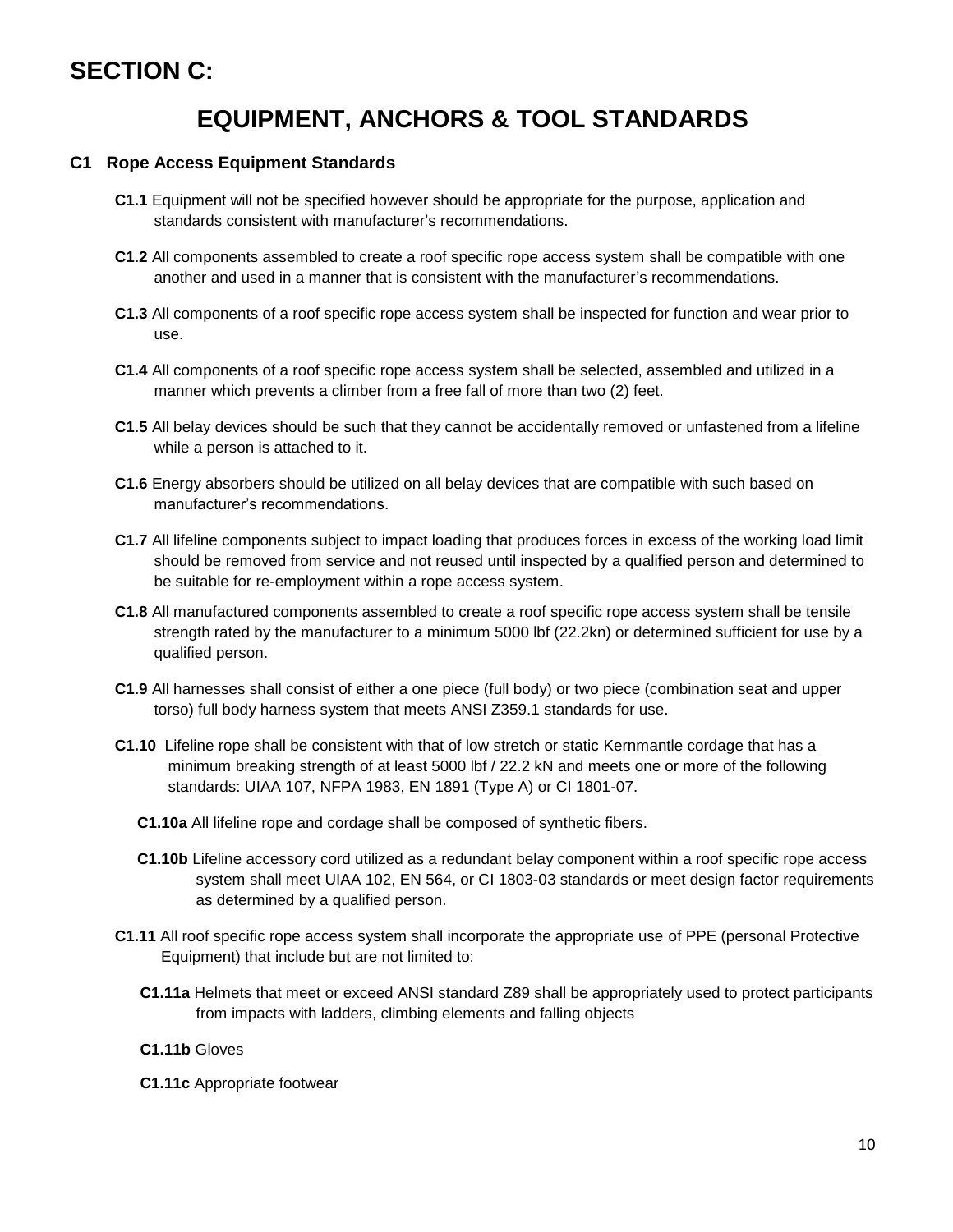#### **C2 Rope Access Anchors**

- **C2.1** Appropriate fixed anchors and/or weight based anchors shall be utilized on all pitched roof specific rope access inspections.
	- **C2.1a** All fixed anchors in a work positioning system shall be capable of withstanding 3000 lbs of force.
	- **C2.1b** All weight based anchors shall be positioned at ground level directly under the roof's eave and capable of sustaining minimum loads of 800lbs prior to counterbalance.
	- **C2.1c** All individual lifelines shall be secured by an anchor that is of sufficient strength to support that lifeline. All shared lifeline anchors shall be of sufficient strength to support the number of lifelines connected to them.
	- **C2.1d** All anchor webbing shall have a minimum tensile breaking strength of 17.5 kN (4000 lbs) and composed of Spectra, Kevlar, Vectran or similar fibers.
	- **C2.1e** All anchors shall be assembled in such a fashion that will prevent the possibility for both horizontal and vertical slippage along the axis of the connection point.
	- **C2.1f** All load shared anchors shall be assembled in a manner that will limit anchor redirect deviation angle to no more than 90°.

#### **C3 Tools and Work Equipment**

- **C3.1** All roof inspection tools and equipment shall be compatible with rope access work and not present a significant personal safety risk to the rope access worker.
- **C3.2** All roof inspection tools and equipment shall be properly secured to the Rope Access worker to prevent them from being dropped and causing damage to person or property.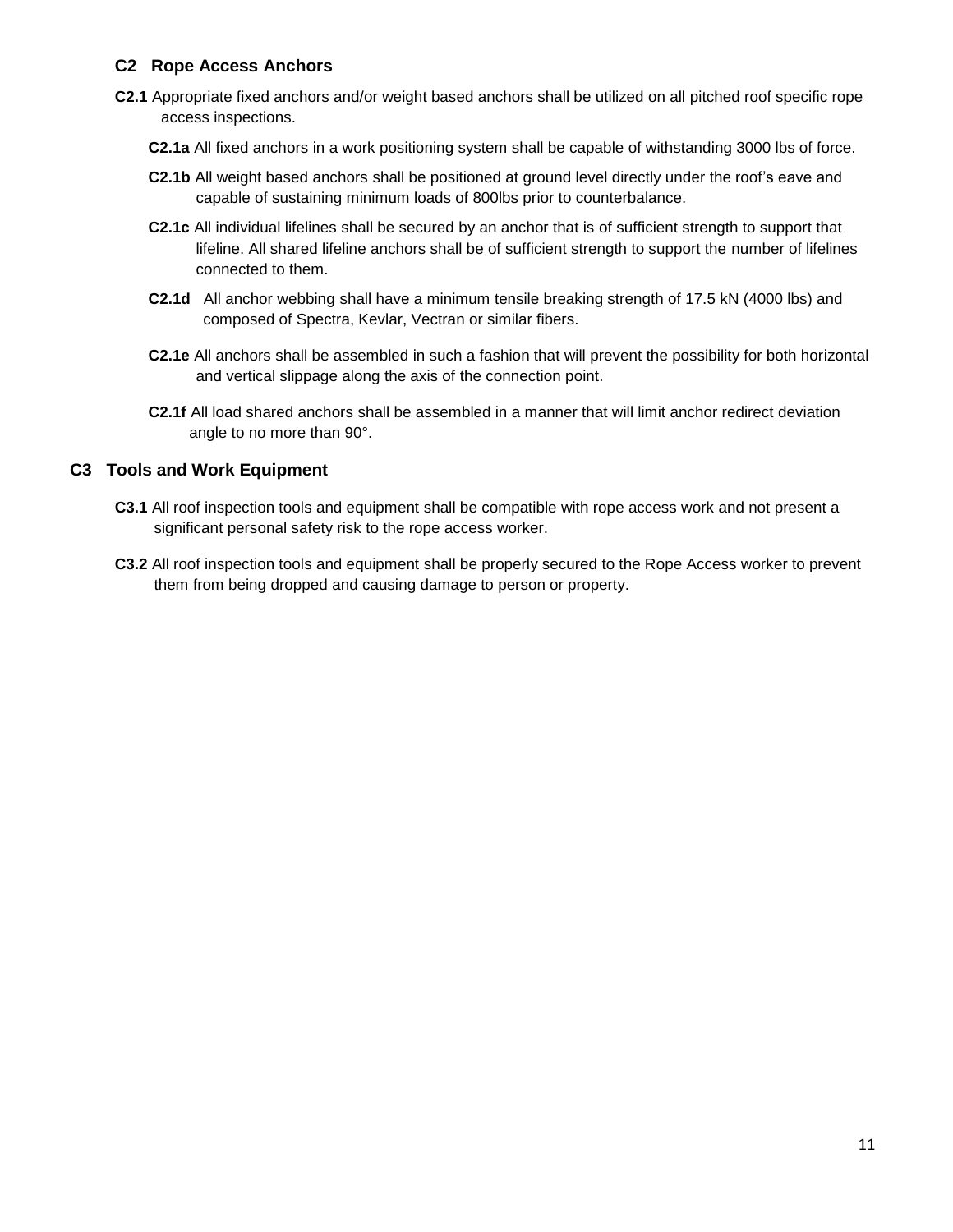# **PRACTITIONER CERTIFICATION STANDARDS**

The ACRABAT certification process is intended to establish a minimum standard of knowledge and skills that a candidate should possess. Employers of roof specific rope access workers should evaluate their workers skills and knowledge base to verify suitability to a given job and provide additional training when necessary.

Certification is a credential achieved by an individual that indicates to the rest of the industry that the individual has completed specific training and successfully passed a series of knowledge and skills tests that comply with standards established by ACRABAT.

# **SECTION D:**

# **CERTIFICATION PROCEDURES FOR ROOF SPECIFIC ROPE ACCESS WORKERS**

#### **D1 General Certification Criteria**

- **D1.1 Certifying Host:** A certifying host is an organization that provides for individual certification. All certifying organizations must be able to provide for minimum levels of equipment, information and site specific standards consistent with Level I & II, Practitioner training requirements.
- **D1.2** Certification host shall submit request for certification provider status by completing host application form and forwarding it to ACRABAT home office.
- **D1.3** Certification host is responsible for forwarding all applicants certification request paperwork to ACRABAT.
- **D1.4** Practitioner Certification Standards were created in order to establish common standards for identifying practitioner knowledge and skills at a minimum level. Additional evaluation may be required by the employer to verify the rope access worker's knowledge and skills comprehension relevant to a specific job site.

#### **D2 Certification Prerequisites**

**D2.1** Minimum age of 18 years.

- **D2.2** Completed release of liability form with signature.
- **D2.3** Completed and signed statement indicating candidate is both mentally and physically capable to perform rope access work.
- **D2.4** Completed ACRABAT certification application.

#### **D3 Grading System for both Written Testing and Skills Testing**

- **D3.1** A certifying host is responsible for developing, administering and proctoring practical skills and knowledge testing consistent with applicable practitioner level standards.
	- **D3.1a** Certifying host must maintain records documenting all class participants that they have tested and the results of those tests.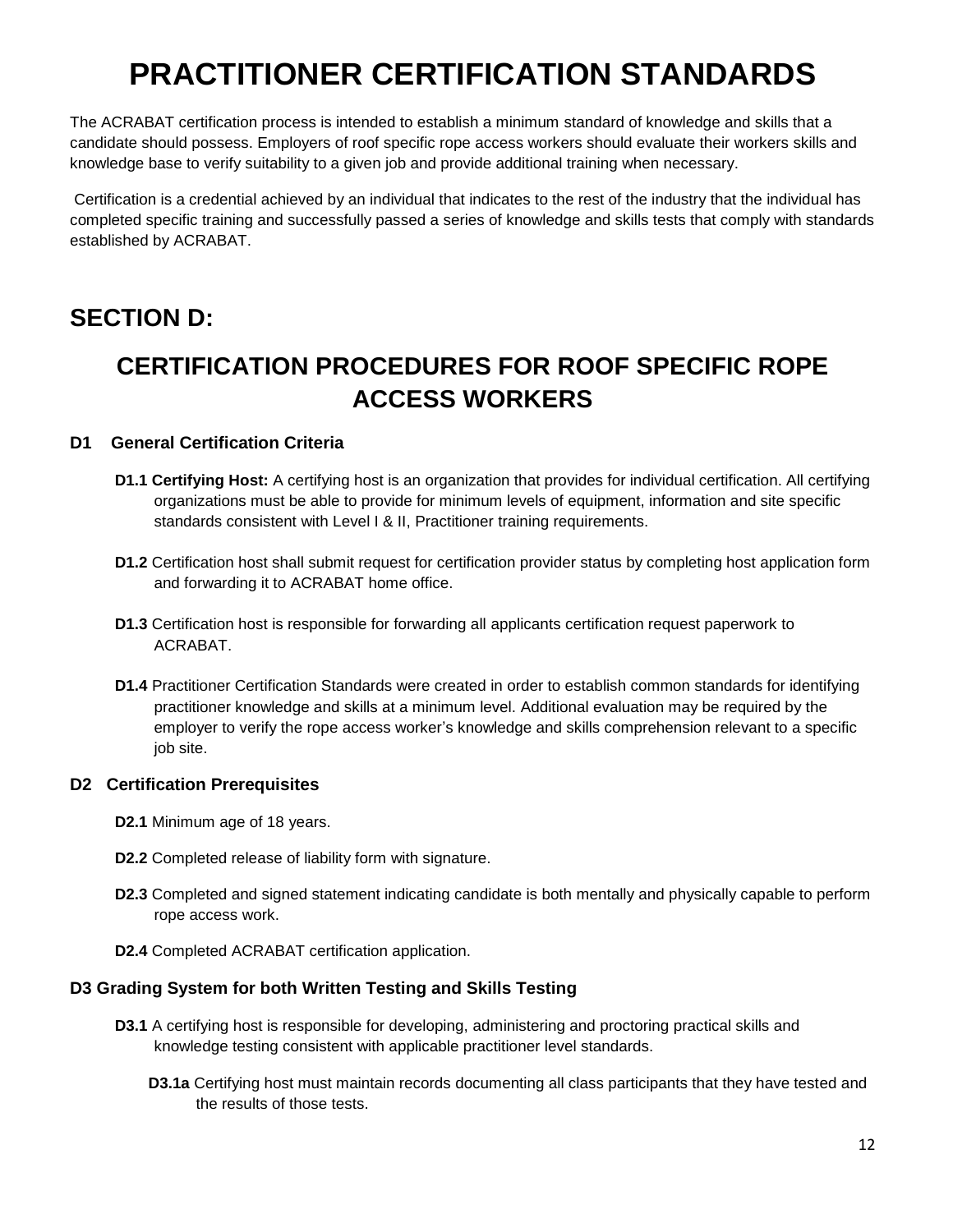**D3.2** Each written or skills based test is graded on P/F/D – indicating Pass/Fail/Discrepancy.

- **D3.2a** Pass (P) indicates satisfactory performance during the activity.
- **D3.2b** Fail (F) indicates failure to demonstrate satisfactory performance during the activity and failure of evaluation process.
- **D3.2c** Discrepancy (D) indicates poor performance during the activity, three discrepancies constitute failure of evaluation.
- **D3.3** Fail (F) Examples: The following represents a partial list of errors that would indicate failure of overall evaluation.
	- **D3.3a** Unprofessional conduct.
	- **D3.3b** Height phobias.
	- **D3.3c** Inability to use line placement tools to position a lifeline across a roof structure from the safety of ground level.
	- **D3.3d** Inability to correctly assemble a rope access system.
	- **D3.3e** Failure to complete ground safety check prior to use of rope access system.
	- **D3.3f** Use of ladders or rope access equipment in a manner which is inconsistent with manufacturer's use instructions.
	- **D3.3g** Inability to demonstrate appropriate hands free work positioning that incorporates the use of both primary and redundant belay devices.
	- **D3.3h** Inability to demonstrate appropriate techniques for avoiding shock related trauma.
	- **D3.3i** Inability to effectively complete a self-rescue from an ascender during true vertical suspension.
- **D3.4** Discrepancy (D) Examples: The following represents a partial list of actions that would indicate an evaluation discrepancy.
	- **D3.4a** Unlocked carabiner
	- **D3.4b** Unfastened helmet
	- **D3.4c** Inability to complete exercise in a reasonable amount of time
	- **D3.4d** Improperly dressed knots
	- **D3.4e** Trust issues with rope access equipment
	- **D3.4f** Inability to properly care for rope access equipment
	- **D3.4g** Unacceptable levels of damage to roofing system

#### **D4 Scope of Certification**

- **D4.1** There are two different types of practitioners: Level I / "Authorized person", Level II / "Competent person".
- **D4.2** To be certified, an individual shall complete an initial training program that addresses appropriate roof specific rope access safety standards for that level.
- **D4.3** Given the agreement of a certifying host, experienced practitioners may challenge into a level by providing documentation of experience and completed trainings and by passing both the documented skills and knowledge tests for that level.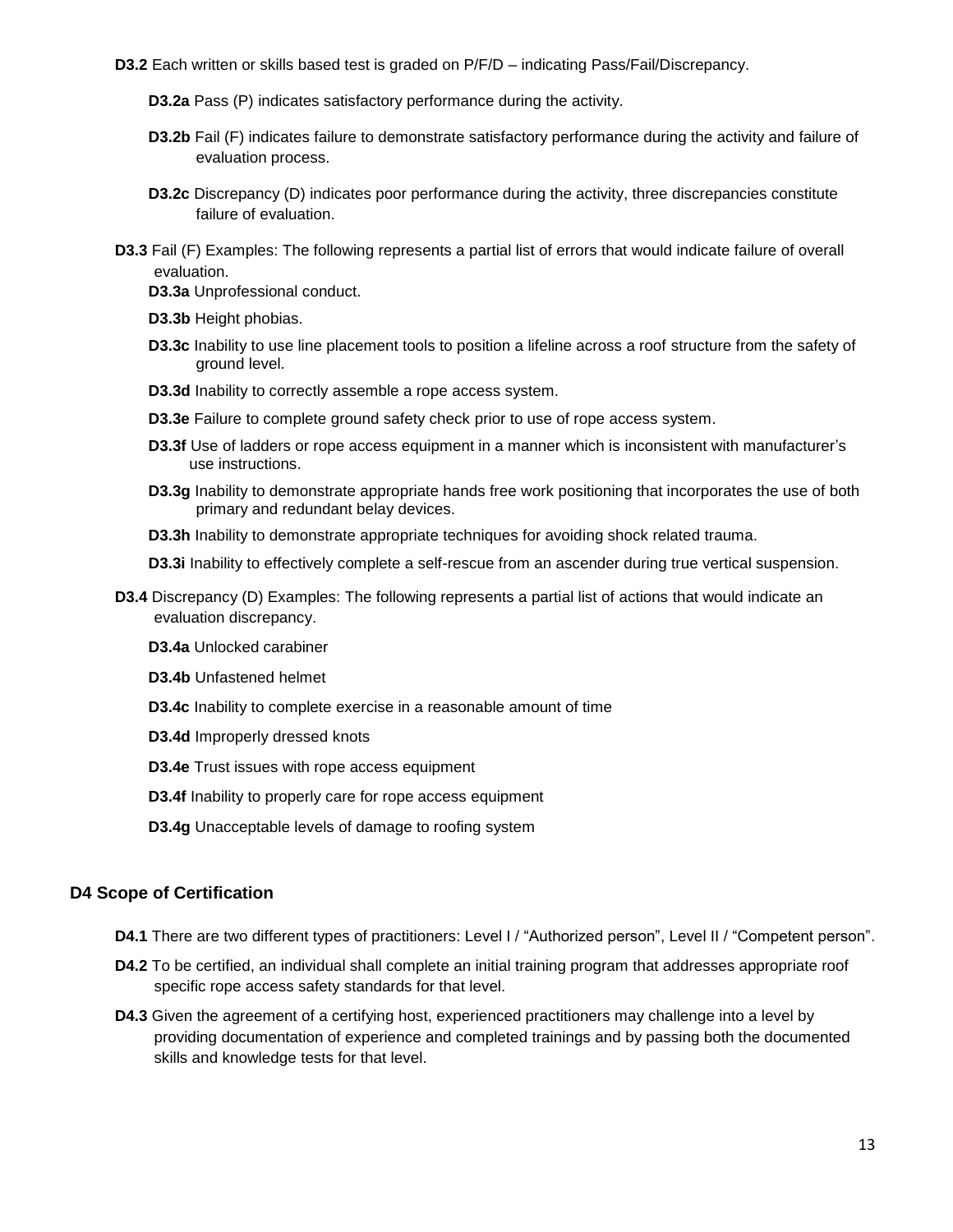## **SECTION E:**

# **Level I Practitioner / "Authorized Person" / Rope Access Worker**

#### **E1 Level I Certification Criteria**

- **E1.1** No experience is required prior to entering a Level I training program.
- **E1.2** A minimum number of content appropriate training hours shall be completed for full Level I certification. Trainings may exceed time minimums in order to cover vendor or equipment manufacturer recommendations.
	- **E1.2a Full Level I Certification:** A minimum of sixteen (16) hours of level appropriate curriculum is required.
	- **E1.2b Level I Classroom Activities:** A minimum of two (2) hours of classroom activities that include curriculum on:
		- Pitched roof specific ladder safety that includes the use of ladder stabilizers
		- Working load limits
		- Deceleration, fall factors shock loading and shock trauma
		- Rope access equipment care, use and retirement
		- Self-belay systems
		- Pivot line systems
		- Back-up / safety lines
		- PPE (Personal Protective Equipment)
		- Pitched roof specific rope access work plans that include JHA (Job Hazard Analysis)

**E1.2c Level I Ground School Activities:** A minimum of two (2) hours of ground school training that includes hands-on / experiential:

- Line placement activities that incorporates ridge cap / rope protection tools.
- Anchor selection and set-up
- Assembly of self-belay systems
- **Equipment maintenance and management**
- Extension ladder set-up
- **E1.2d Level I Height Rated Activities:** A minimum of four (4) hours of training that takes place above a minimum height of six (6) feet that includes hands-on / experiential:
	- Use of self-belay systems
	- Assembly and use of pivot line system
	- $\bullet$  Intermediate slope (7/12 12/12 pitched roofing surface) access
	- Extreme slope  $(12/12 16/12)$  pitched roofing surface) access
	- Extension ladder assisted access of single and double story slopes of equal to or greater than a 9 in 12 pitch
- **E1.2e Level I Self-Rescue Activities:** A minimum of one (1) hour of self-rescue curriculum that includes participant's demonstrated ability to free themselves from an ascending or fall arresting device from a position of true vertical suspension.
- **E1.3** Level I practitioners should be able to demonstrate all the knowledge and skills necessary to complete roof inspections within a self-belay environment.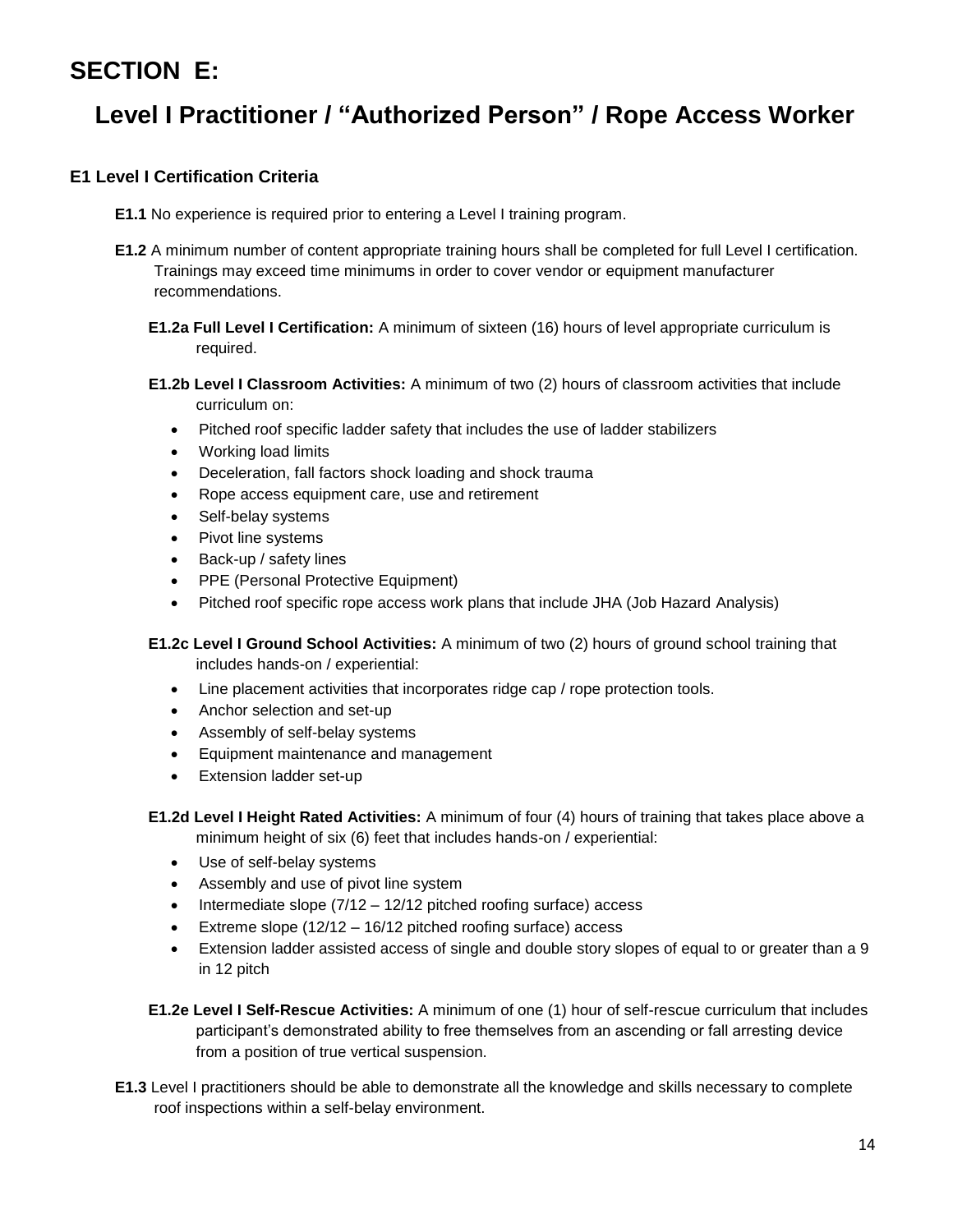- **E1.4** All applicants shall successfully complete and pass a practical skills test consistent with ACRABAT Level I certification standards.
	- **E1.4a** Skills evaluation shall be completed by an ACRABAT approved proctor.
- **E1.5** All applicants shall successfully complete and pass a written exam with a minimum score of 70% consistent with ACRABAT Level I standards.
- **E1.6** The training organization shall provide program participants with appropriate documentation of training curriculum completed with a copy of the class manual and syllabus.
- **E1.7** All participants who have completed Level I curriculum, passed level I skills and knowledge testing shall be provided a certification document or card by the certifying body.
- **E1.8** The duration for Level I / "Authorized Person" certification is for three (3) years.
- **E1.9** Level I Practitioner recertification process shall include an additional twelve (12) hours of ACRABAT approved Level I training and pass a written knowledge and skills test consistent with current ACRABAT Level I testing standards.
- **E1.10** An experienced practitioner may "challenge in" to a certified Level I / "Authorized Person" status. This process requires that the Level I applicant present documentation of sixteen (16) hours of roof specific rope access system training and demonstrate the ability to meet or exceed minimum association standards for Level I written and skills testing.
- **E1.11** Full Level I Certification is one of the steps required to obtain Level II "Competent Person" & "Competent Trainer" status however, in and of itself is insufficient to provide rope access training to others.

#### **E2 Duties of the Roof Specific Rope Access Worker (Level I / Authorized Person)**

- **E2.1** The Level I Roof Specific Rope Access Worker shall have the appropriate qualifications and training required to safely access a pitched roofing system via rope access.
- **E2.2** The Level I Roof Specific Rope Access Worker shall have a working understanding of employer's applicable policy and procedure.
- **E2.3** The Level I Roof Specific Rope Access Worker shall possess appropriate communication skills.
- **E2.4** The Level I Roof Specific Rope Access Worker shall be capable of limited rescue procedures that include the ability to self-rescue.
- **E2.5** The Level I Roof Specific Rope Access Worker should work under the direction and supervision of a Level II Rope Access Supervisor.
- **E2.6** The Level I Roof Specific Rope Access Worker shall have the ability to adjust, maintain, care for and inspect rope access equipment.
- **E2.7** The Level I Roof Specific Rope Access Worker shall have the ability to recognize and avoid work site hazards.
- **E2.8** The Level I Roof Specific Rope Access Worker shall have the ability to recognize work zones.
- **E2.9** The Level I Roof Specific Rope Access Worker shall utilize appropriate personal protective equipment.
- **E2.10** The Level I Roof Specific Rope Access Worker shall be aware of their own limitations and abstain from any task that exceeds individual training, skills, qualifications or experience.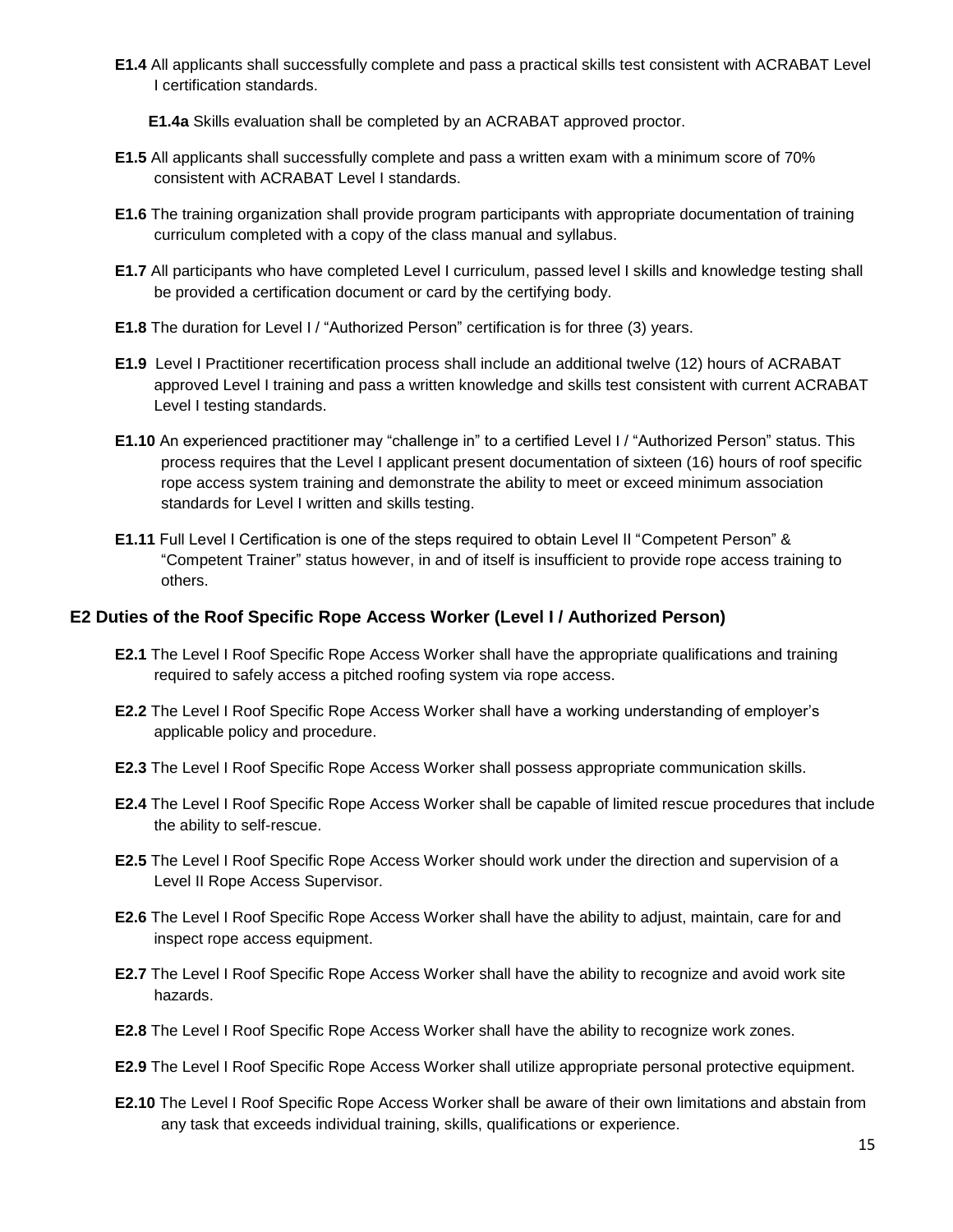## **SECTION F:**

### **Level II Practitioner /"Competent Person" / Rope Access Site Supervisor**

#### **F1 Level II Certification Criteria**

- **F1.1** All participants shall have successfully obtained a Level I technician prior to beginning Level II "Competent Person" training.
- **F1.2** A minimum number of content appropriate training and field related experience hours shall be completed for full Level II certification. Trainings may exceed time minimums in order to cover vendor or equipment manufacturer recommendations.
	- **F1.2a Full Level II Certification:** Twenty (20) hours of Level II curriculum and forty (40) hours total of documented field related experience. Training hours shall cover all areas contained in Operations Standards. Four (4) hours of the twenty (20) hours of Level II training can be completed as selfstudy provided that the material covered is consistent with Level II curriculum and documented within a personal training portfolio as proof of completion.
	- **F1.2b Level II Training:** A minimum of eight (8) hours of classroom and hands-on experiential activities that include curriculum on:
		- OSHA §1926.500 standards for the construction industry
		- ANSI Z359.1 Z359.12 Managed Fall Protection Standards
		- SPRAT "Safe Practices for Rope Access Work"
		- ACRABAT "Rope Access Standards for Pitched Roofing Systems"
		- Risk management plans for training programs
		- Work plan development and implementation
		- Ladder safety training
		- Rope access equipment inspection
		- Self-belay systems training
		- Attended-belay systems training
	- **F1.2c Participant Rescue Training:** A minimum of four (4) hours of rescue training curriculum that includes a simulated participant rescue where trainee demonstrates the knowledge and skills necessary to perform the following types of rescues:
		- Self-rescue
		- Retrieval rescue
		- Pick-off rescue
	- **F1.2d Competent Trainer Certification:** Requires an additional forty (40) hours of supervised participant training curriculum instruction.
- **F1.3** All applicants shall successfully complete and pass a practical skills test consistent with ACRABAT Level II testing standards.

**F1.3a** Skills evaluation shall be completed by an ACRABAT approved proctor.

**F1.4** All applicants shall successfully complete and pass a written exam with a minimum score of 80% consistent with ACRABAT Level II standards.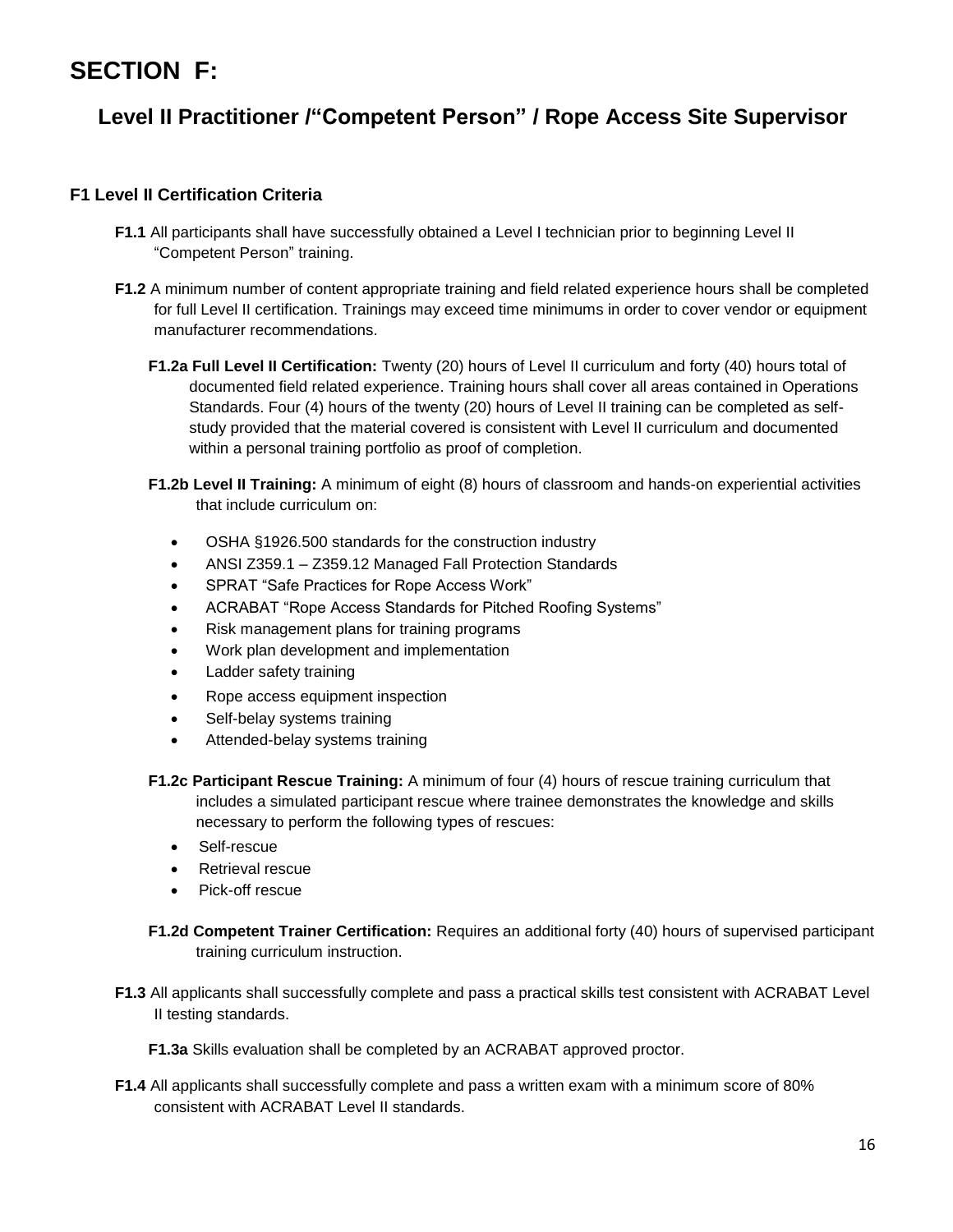- **F1.5** The training organization shall provide program trainees with a copy of the class manual and syllabus.
- **F1.6** Certified Level II Practitioner should be trained in and capable of carrying out site specific first aid procedures and/or protocols.
- **F1.7** All trainees who have completed Level II curriculum, passed Level II skills testing, written testing or supervised participant training shall be provided a certification document or card by the certifying body.
- **F1.8** The duration for Level II "Competent Person" certification is for three (3) years.
- **F1.9** Level II Practitioner recertification process shall include either 1) One hundred fifty (150) hours of pitched roof rope access program supervision and the documentation of Twenty (20) hours of roof specific rope access system training or 2) retake Level II training and pass a written knowledge and skills test.
- **F1.10** An experienced practitioner may "challenge in" to a Level II certified status. This process requires that the Level II applicant present a portfolio documenting forty (40) hours of practical field experience, thirty-six (36) hours of rope access training and pass both written knowledge and skills testing that meet Level II standards.

#### **F2 Duties of The Roof Specific Rope Access Site Supervisor (Level II / Competent Person)**

- **F2.1** The Level II Roof Specific Rope Access Site Supervisor shall provide direct implementation and supervision of employers managed fall protection program (i.e. rope access program).
- **F2.2** The Level II Roof Specific Rope Access Site Supervisor shall ensure compliance with both federal and state level work-at-height regulations.
- **F2.3** The Level II Roof Specific Rope Access Site Supervisor shall specify appropriate rope access system equipment components, set up and use.
- **F2.4** The Level II Roof Specific Rope Access Site Supervisor shall specify appropriate personal protection equipment (PPE) to be used.
- **F2.5** The Level II Roof Specific Rope Access Site Supervisor shall evaluate individual skills, training and experience.
- **F2.6** The Level II Roof Specific Rope Access Site Supervisor shall provide on-site individual and group training as needed.
- **F2.7** The Level II Roof Specific Rope Access Site Supervisor shall create, maintain and update site specific work plans that include JHA (Job Hazard Analysis) evaluations detailing hazards that pitched roof rope access workers are likely to be exposed to and specify the means by which hazards will be controlled or eliminated.
- **F2.8** The Level II Roof Specific Rope Access Site Supervisor shall hold regular safety meetings and maintain an appropriate level of communication with all rope access workers.
- **F2.9** The Level II Roof Specific Rope Access Site Supervisor shall complete yearly equipment inspections and appropriately remove from service all equipment that is no longer safe for use due to excessive wear, visible damage or exposure to shock or forces of that exceed manufacturers listed working load limit.
- **F2.10** The Level II Roof Specific Rope Access Site Supervisor shall establish procedures for the prompt rescue of rope access personnel.